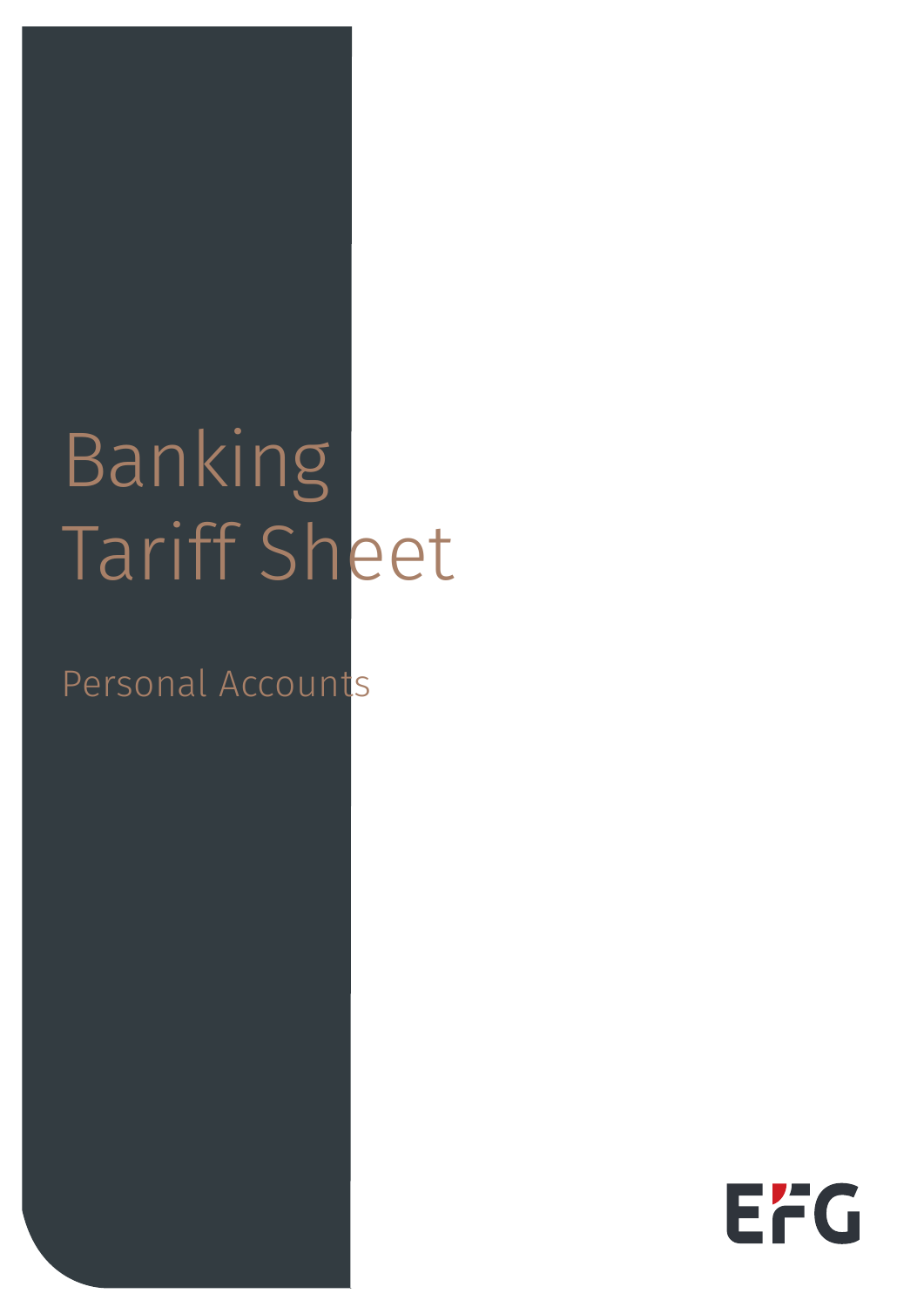| <b>Service</b>                                                                                                                                                                                                                                                                                                                                                                                                                                                                                                  | <b>Individual</b><br><b>Client Tariff</b>                                                               |
|-----------------------------------------------------------------------------------------------------------------------------------------------------------------------------------------------------------------------------------------------------------------------------------------------------------------------------------------------------------------------------------------------------------------------------------------------------------------------------------------------------------------|---------------------------------------------------------------------------------------------------------|
| <b>Current Account</b>                                                                                                                                                                                                                                                                                                                                                                                                                                                                                          |                                                                                                         |
| Maintaining the account                                                                                                                                                                                                                                                                                                                                                                                                                                                                                         | No fee<br>Unless the Relationship Charge<br>applies                                                     |
| <b>Relationship Charge</b>                                                                                                                                                                                                                                                                                                                                                                                                                                                                                      |                                                                                                         |
| A supplementary charge of £300 per quarter will be payable on client relationships which continue to have<br>less than a combined total £500,000 in Assets under Management (AUM) across all accounts held globally<br>with EFG Private Bank. The Relationship Charge will come into effect following the expiry of the first year<br>of a client's relationship with EFG Private Bank Limited. The charge will be processed quarterly in arrears if<br>average AUM in the preceding quarter is below £500,000. |                                                                                                         |
| <b>Banking services</b>                                                                                                                                                                                                                                                                                                                                                                                                                                                                                         |                                                                                                         |
| Audit Report                                                                                                                                                                                                                                                                                                                                                                                                                                                                                                    | $£50 + VAT$                                                                                             |
| Postal Charge <sup>(6)</sup>                                                                                                                                                                                                                                                                                                                                                                                                                                                                                    | £10pcm                                                                                                  |
| Cash withdrawal/deposit in pounds in the UK<br>(at our counters)                                                                                                                                                                                                                                                                                                                                                                                                                                                | Up to $£5,000 - No$ fee<br>Above £5,000 - 1.50%                                                         |
| Foreign currency cash withdrawal/deposit<br>(at our counters)                                                                                                                                                                                                                                                                                                                                                                                                                                                   | 1.50%                                                                                                   |
| Cash withdrawal in foreign currency outside the UK                                                                                                                                                                                                                                                                                                                                                                                                                                                              | Not available                                                                                           |
| Arrangement of cash, cheque deposit and cash<br>withdrawal facilities, at a branch of a third party bank                                                                                                                                                                                                                                                                                                                                                                                                        | £250 per annum<br>(Service only available in GBP)                                                       |
| Foreign currency cheque collection (i.e. deposit)                                                                                                                                                                                                                                                                                                                                                                                                                                                               | £50                                                                                                     |
| Foreign currency cheque payment (from sterling<br>chequebook)                                                                                                                                                                                                                                                                                                                                                                                                                                                   | £50                                                                                                     |
| Issue Banker's draft                                                                                                                                                                                                                                                                                                                                                                                                                                                                                            | £30**                                                                                                   |
| Sending money within the UK                                                                                                                                                                                                                                                                                                                                                                                                                                                                                     | $f40**$                                                                                                 |
| Sending money outside the UK $(1)$                                                                                                                                                                                                                                                                                                                                                                                                                                                                              | $£40**$                                                                                                 |
|                                                                                                                                                                                                                                                                                                                                                                                                                                                                                                                 | An additional charge may be<br>payable for some currencies <sup>(7)</sup>                               |
| Receiving money from outside the UK                                                                                                                                                                                                                                                                                                                                                                                                                                                                             | No fee                                                                                                  |
| Sending money via eBanking (1)                                                                                                                                                                                                                                                                                                                                                                                                                                                                                  | No fee for sterling<br>EUR20 for Euros<br>Charges may be payable for<br>other currencies <sup>(7)</sup> |
| Debit card payment in a foreign currency                                                                                                                                                                                                                                                                                                                                                                                                                                                                        | 1.75%                                                                                                   |
|                                                                                                                                                                                                                                                                                                                                                                                                                                                                                                                 |                                                                                                         |

Direct debit **No fee (Service only available** No fee (Service only available in GBP) Standing order No fee EFG Private Bank Limited is authorised by the Prudential Regulation Authority and regulated by the Financial Conduct

Authority and the Prudential Regulation Authority (Financial Services Register No: 144036). It is a member of the London Stock Exchange and a subsidiary of EFG International.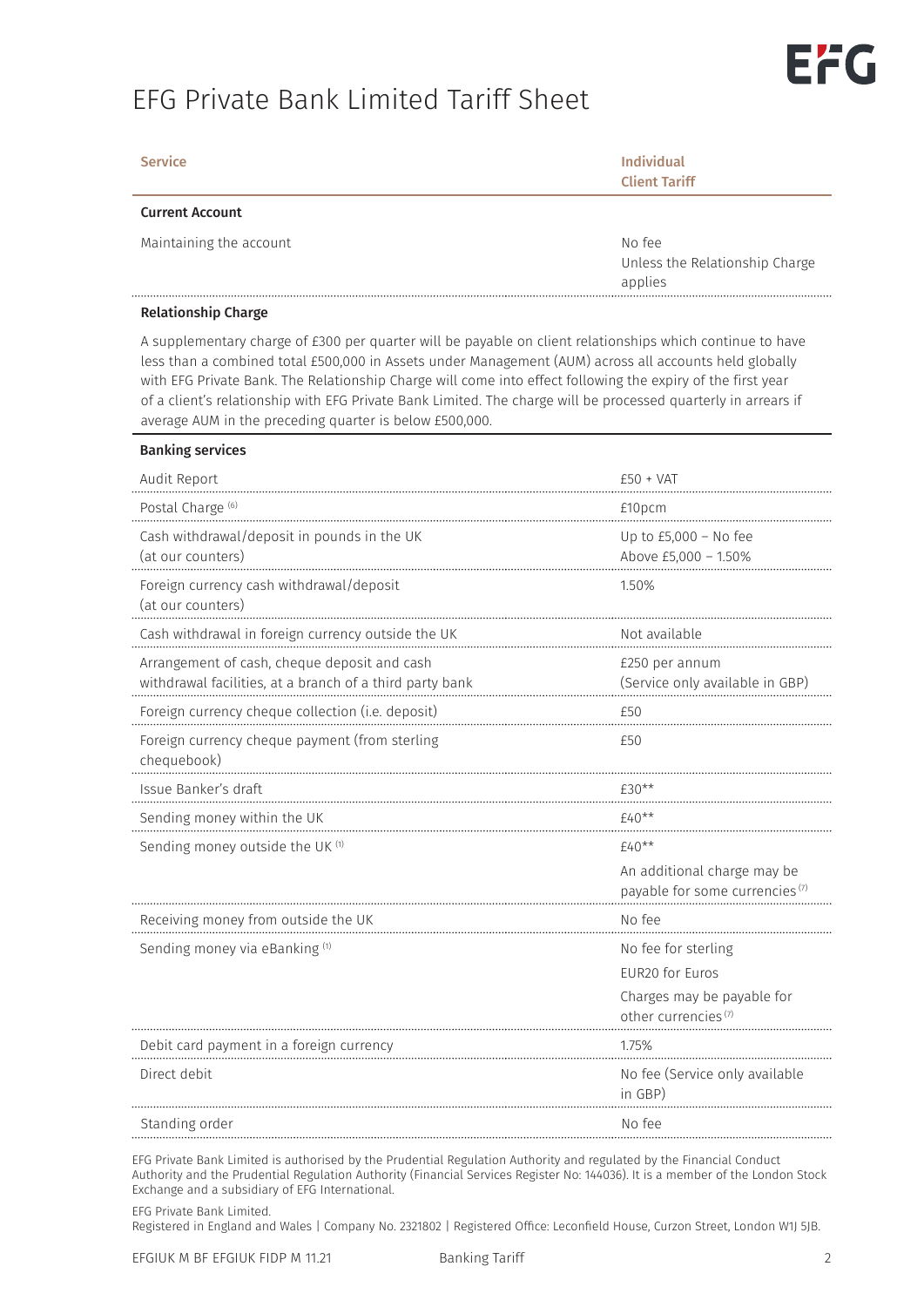| <b>Service</b>                                                                                                                                                | <b>Individual</b><br><b>Client Tariff</b> |
|---------------------------------------------------------------------------------------------------------------------------------------------------------------|-------------------------------------------|
| Cancellation of a direct debit or standing order<br>(up to 17.00 on the business day before payment); or<br>cancellation of a future dated electronic payment | No fee                                    |
| Recall of an electronic payment (after it has been made)                                                                                                      | £50                                       |
| Investigation and amendment of an incorrectly<br>instructed payment                                                                                           | £50                                       |
| Refusing a payment due to lack of funds                                                                                                                       | No fee                                    |
| Allowing a payment despite lack of funds                                                                                                                      | No fee                                    |
| Cancelling a cheque                                                                                                                                           | $f20**$                                   |
| Historic copy of statement                                                                                                                                    | £2 per sheet                              |
| Bank reference <sup>(2)</sup>                                                                                                                                 | f20                                       |

### Interest rates Foreign Exchange rates and Custody Fees

| Current account      | Generally, interest rates apply on a tiered basis.<br>OOur rate sheet is available on our website:<br>https://www.efgl.com/Our-solutions/Products-and-services.html<br>Under the 'Banking and Treasury' section<br>EFG Private Bank Limited reserves the right to charge a negative rate of<br>interest on current accounts based on the relevant prevailing Central<br>Bank rate for the currency of the current account                                                                                       |
|----------------------|-----------------------------------------------------------------------------------------------------------------------------------------------------------------------------------------------------------------------------------------------------------------------------------------------------------------------------------------------------------------------------------------------------------------------------------------------------------------------------------------------------------------|
| Arranged overdraft   | Reference rate $(3)$ + a fixed negotiated margin, charged to the overdrawn<br>balance, calculated on a daily basis and applied quarterly in arrears.<br>Please note that an arrangement fee may apply, which will be advised to<br>you prior to entering into the arranged overdraft.<br>Our rate sheet is available on our website:<br>https://www.efgl.com/Our-solutions/Products-and-services.html<br>Under the 'Banking and Treasury' section                                                               |
| Unarranged overdraft | Unarranged overdrafts are generally not permitted by EFG Private Bank<br>Limited, but the bank may in its sole discretion consider allowing an<br>account to overrun.<br>Reference rate $(3)$ + 8.00% charged on the overrun balance in excess of the<br>arranged overdraft limit, calculated on a daily basis and applied quarterly<br>in arrears.<br>Our rate sheet is available on our website:<br>https://www.efgl.com/Our-solutions/Products-and-services.html<br>Under the 'Banking and Treasury' section |
| Term deposit         | For amounts in excess of £50,000, or currency equivalent for major<br>currencies <sup>(4)</sup> , interest rates are offered for terms up to 1 year.<br>Our deposit rate sheet is available from your Client Relationship Officer<br>upon request                                                                                                                                                                                                                                                               |

EFG Private Bank Limited is authorised by the Prudential Regulation Authority and regulated by the Financial Conduct Authority and the Prudential Regulation Authority (Financial Services Register No: 144036). It is a member of the London Stock Exchange and a subsidiary of EFG International.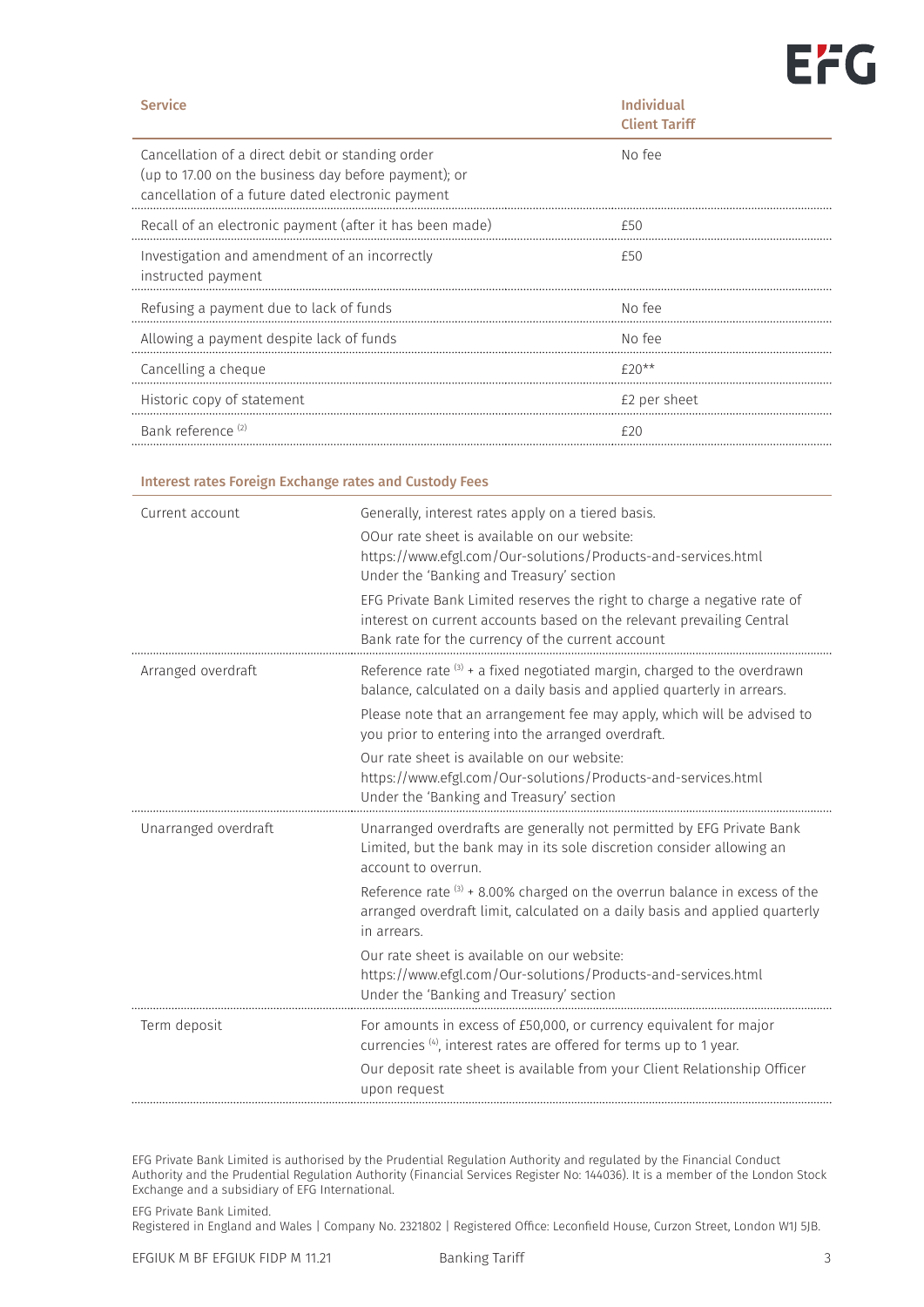### Interest Rates, Foreign Exchange Rates and Custody Fees

| Notice deposits                                                            | For amounts from £50,000, or currency equivalent for USD or EUR.                                                                                                                                                                                                                      |
|----------------------------------------------------------------------------|---------------------------------------------------------------------------------------------------------------------------------------------------------------------------------------------------------------------------------------------------------------------------------------|
|                                                                            | Our deposit rate sheet is available from your Client Relationship Officer<br>upon request.                                                                                                                                                                                            |
| Custody Fees where EFG Private<br>Bank Limited is Third Party<br>Custodian | For clients entering into an investment management agreement with<br>another EFG Group entity, and who have chosen EFG Private Bank Limited<br>as their third party custodian to hold their assets and monies, a custody<br>fee is to be charged at 0.2% on the investment portfolio. |
|                                                                            | The custody fee is calculated on a semi-annual basis, in arrears, according to<br>the value of the investment portfolio and payable to EFG Private Bank Limited.                                                                                                                      |
| Foreign Exchange rates                                                     | Foreign exchange rates are based on interbank rates as quoted on<br>Bloomberg plus a margin, dependent on transaction size, up to a<br>maximum of 1.6%.<br>For amounts in excess of £50,000, it is our policy to quote and agree                                                      |
|                                                                            | with you the exchange rate before making the transaction.                                                                                                                                                                                                                             |

Separate tariff sheets are available on request for the following:

- investment services
- $\cdot$  safe custody  $(5)$
- lending arrangements
- foreign exchange margin trading

Annual charges will be debited quarterly in arrears. VAT will be applied at the prevailing rate if applicable.

### Notes

\*\*Subject to rates reflected in the rate sheet maintained on our website: https://www.efgl.com/ Our- solutions/ Products-and-services.html – under the 'Banking and Treasury' section.

- Note (1): When sending money outside of the UK you may incur additional fees levied by the intermediary and/ or the beneficiary bank(s)
- Note (2): i.e. provision of a credit reference to a third party bank (with your consent)

Note (3): The reference rates for overdrafts (including accounts that overrun) are as follows:

| Currency         | Rate                                                                                                             |
|------------------|------------------------------------------------------------------------------------------------------------------|
| Sterling         | Bank of England base rate (subject to a floor of zero%) + 0.50%                                                  |
| US dollar        | Federal Funds Target rate (upper bound & subject to a floor of zero%) + 0.25%                                    |
| Furo             | European Central Bank Refinancing Rate (subject to a floor of zero%) + 1.00%                                     |
| Other currencies | By arrangement (for arranged overdrafts)<br>An underlying rate nominated by the Bank (for unarranged overdrafts) |

Rates for both arranged and unarranged overdrafts will change automatically when there is a change to the reference rate.

Note (4): Major currencies include Sterling, Euro, Swiss Francs, US Dollars, Canadian Dollars, and Japanese Yen.

Note (5): We do not provide safe custody services for physical valuables such as jewellery.

- Note (6): Payable for accounts where the Account Holder has chosen to receive all correspondence from the Bank in physical form by postal mail.
- Note (7): Further information on specific fees and charges can be obtained from your Client Relationship Officer.

EFG Private Bank Limited is authorised by the Prudential Regulation Authority and regulated by the Financial Conduct Authority and the Prudential Regulation Authority (Financial Services Register No: 144036). It is a member of the London Stock Exchange and a subsidiary of EFG International.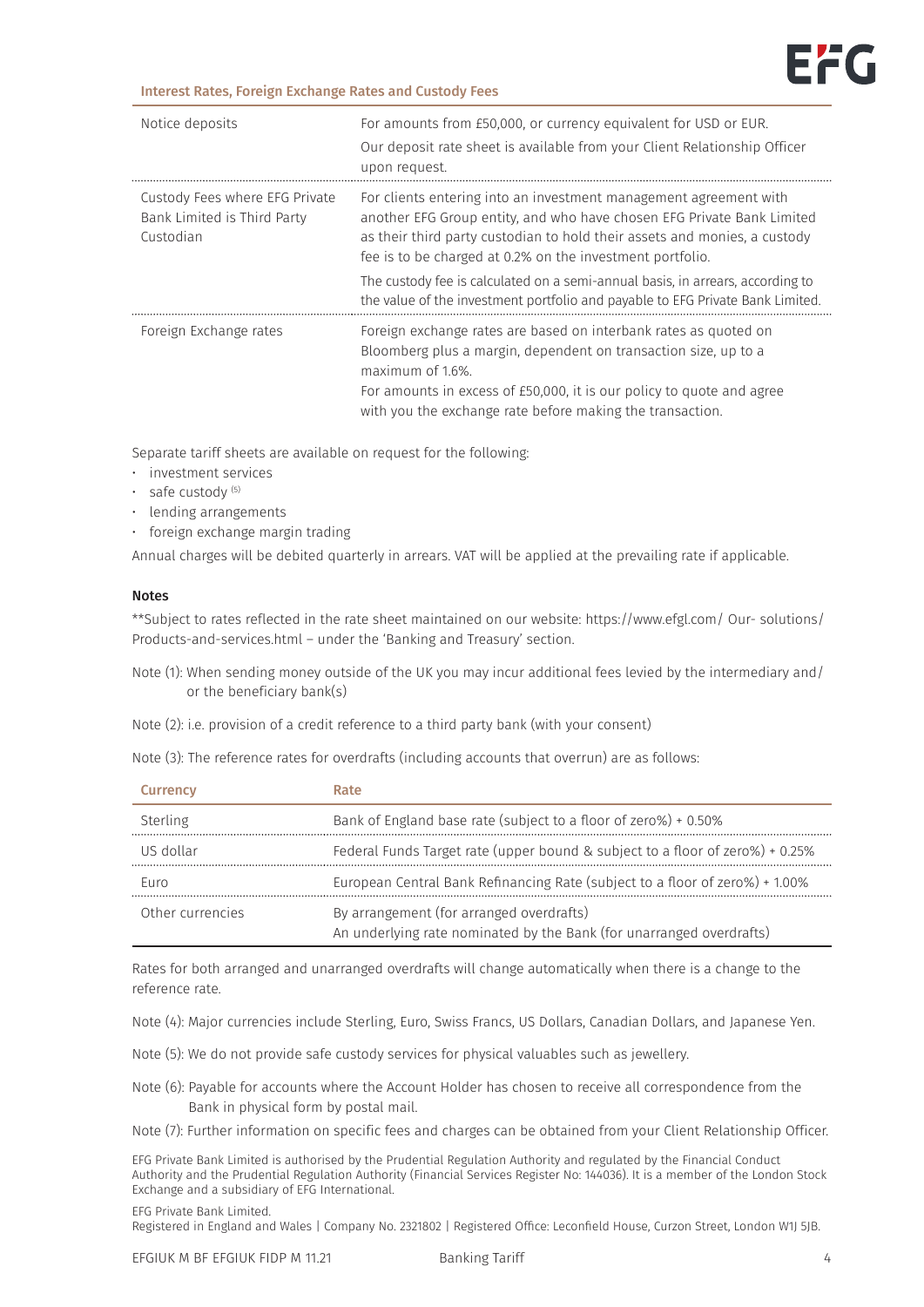## Payment Cut-off Times

| <b>Payment</b><br><b>Type</b>            | <b>Payment method</b>                                                    | <b>Payment Limit</b>                                          | Cut-off<br><b>Inbound</b><br>payments | Cut-off<br><b>Outbound</b><br>payments | <b>Payment Dated</b><br>(if within cut off<br>time) |
|------------------------------------------|--------------------------------------------------------------------------|---------------------------------------------------------------|---------------------------------------|----------------------------------------|-----------------------------------------------------|
| Cash                                     | Over the counter<br>at EFG Private Bank<br>Limited                       | By arrangement<br>with your Client<br>Relationship<br>Officer | 16:00                                 | 16:00                                  | Same Business<br>Day value (1)                      |
| Internal<br>Transfers <sup>(3)</sup><br> | eBanking (secure<br>messaging)/ Email/                                   | N/A                                                           | 16:00                                 | 16:00                                  | Same Business<br>Day value (4)                      |
| Sterling                                 | Telephone / Written<br>authority either by fax<br>or post <sup>(2)</sup> | N/A                                                           | 15:30                                 | 15:30                                  | Same Business<br>Day value (4)                      |
| Euro<br>U.S.Dollar                       |                                                                          | N/A                                                           | 15:00                                 | 14.00                                  | Same Business<br>Day value (4)                      |
| Other<br>Supported<br>Currencies<br>(5)  |                                                                          | N/A                                                           | 15:00                                 | 14:00                                  | Next Business day<br>value $(4)$                    |

- (1) Where cash is paid into your account in a currency different from that in which the account is denominated and a currency exchange is therefore required, the amount paid in will be credited to your account and available for withdrawal on the next Business Day(s) for all EEA currencies and major currencies e.g. US Dollars, Swiss Francs and Japanese Yen. For other currencies, the amount paid in will be credited to your account(s) and available for withdrawal as soon as We receive from our agents the proceeds of converting the currency paid in into the currency in which your account(s) is denominated.
- (2) Payment instructions received by email, telephone, fax or post are subject to a call back validation process and must be in accordance with the mandate.
- (3) Payments(s) between two accounts, both of which are held with EFG Private Bank Limited.
- (4) We reserve the right to delay execution, and or change the value date to the next business day, of payments greater than £5,000,000 or currency equivalent, if the payment is received close to the respective cut-off time, where there are insufficient funds in your account or the payment would result in the balance of your account exceeding any overdraft limit currently in force.

Where you instruct us to make a payment from your account in Sterling, and such payment is to be made to a recipient in the United Kingdom, or in Euro, and such payment is to be made to a recipient within the European Economic Area (EEA), we will pay the bank at which the recipient's account(s) is held by the end of the Business Day(s) following the day on which we receive your payment instruction unless you made the instruction in writing, in which case we will pay the bank at which the recipient's account is held no later than by the end of the second day following receipt of your instructions. For payments to accounts held within the EEA which are not made in Euro, we will pay the bank at which the recipient's account(s) is held

EFG Private Bank Limited is authorised by the Prudential Regulation Authority and regulated by the Financial Conduct Authority and the Prudential Regulation Authority (Financial Services Register No: 144036). It is a member of the London Stock Exchange and a subsidiary of EFG International.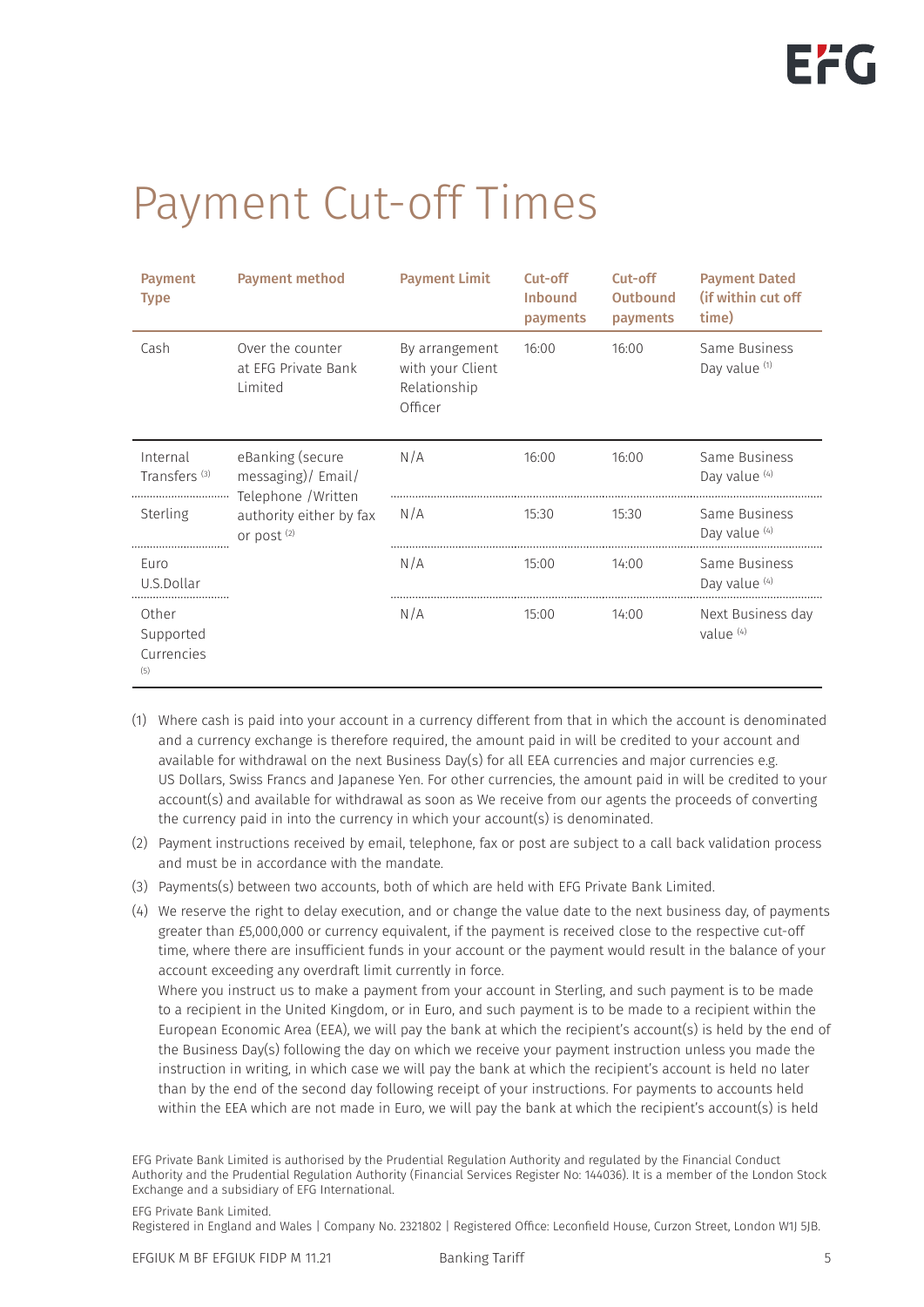no later than by the end of fourth Business Day(s) following the day on which we receive your instruction. For payments to countries outside the EEA, different payment timescales will apply and details are available upon request from your Client Relationship Officer.

(5) Please ask your Client Relationship Officer for an up to date list of our supported currencies.

### Important Information

- All supported currency payments are subject to the Banking Terms & Conditions applicable to your account(s) and respective sanctions policies.
- The table above lists our cut-off guidelines. You should also consider the respective cut-off times of the intermediary and the beneficiary bank(s) and whether a currency conversion (FX) is required.
- Payments outside of the EEA may take longer depending on the respective country.
- To execute a payment we need to provide accurate instructions; for payments to another UK bank, the recipients account number, name, bank sort code and reference where relevant. For payment to a non-UK bank, the recipients bank name, address, SWIFT Bank Identifier Code (BIC), the beneficiary(ies) name, account number and reference. For non-US beneficiary(ies) the International Bank Account Number (IBAN) and reference.
- Amendments and cancellations will be processed on a best endeavours basis. It is advisable that you also contact the ultimate beneficiary in the event that debit authority is required.

### For assistance with any additional queries you may have in relation to payments please contact your Client Relationship Officer.

EFG Private Bank Limited is authorised by the Prudential Regulation Authority and regulated by the Financial Conduct Authority and the Prudential Regulation Authority (Financial Services Register No: 144036). It is a member of the London Stock Exchange and a subsidiary of EFG International.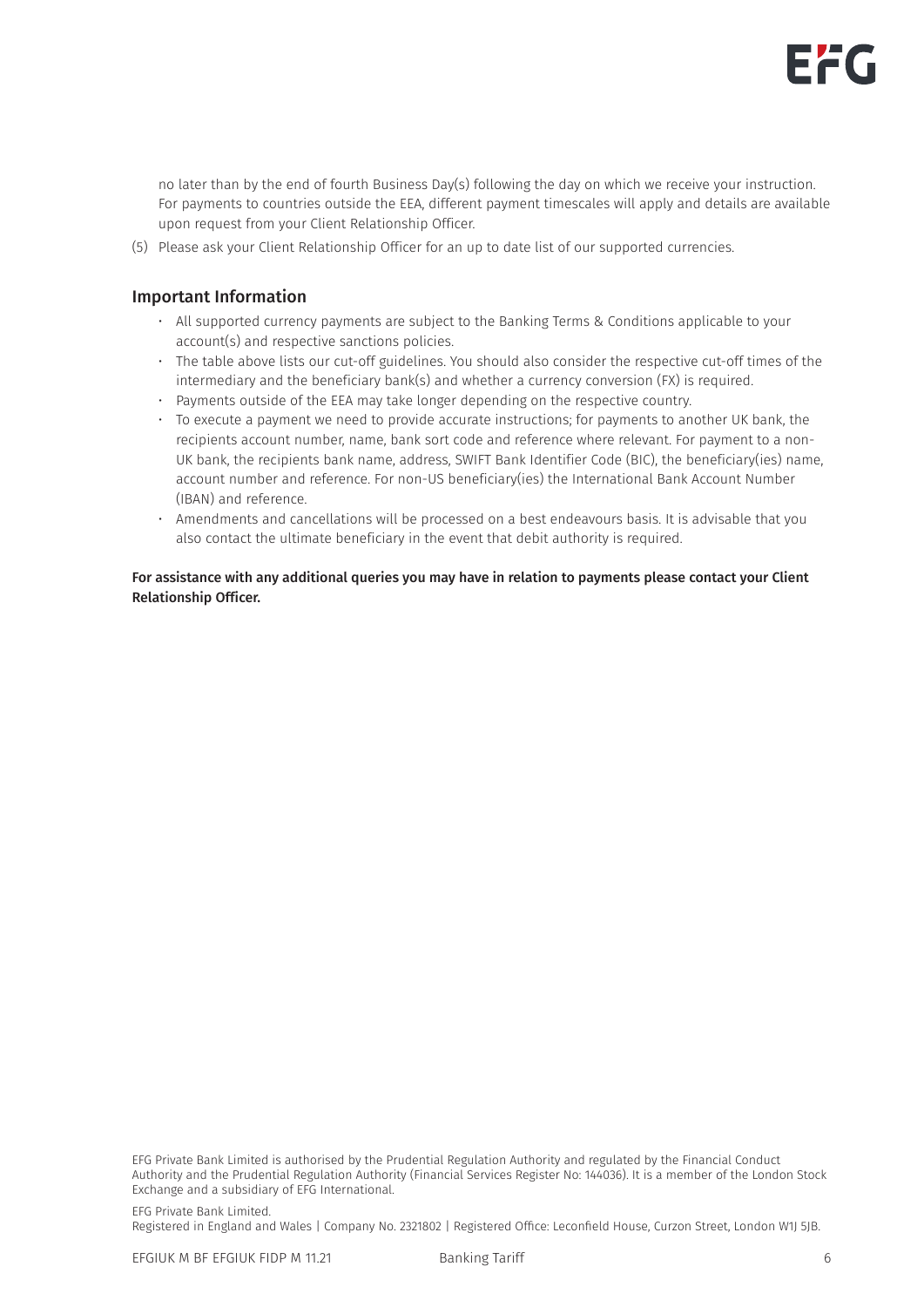## For information purposes only

| <b>Tariff Sheet Service Term</b>                                                                                                        | <b>Bank Statements / Advices Description</b>                                                                                                                                                                                           |
|-----------------------------------------------------------------------------------------------------------------------------------------|----------------------------------------------------------------------------------------------------------------------------------------------------------------------------------------------------------------------------------------|
| Maintaining the account.                                                                                                                | Current account service charge.                                                                                                                                                                                                        |
| Sending money within the UK,<br>Sending money outside the UK.                                                                           | Outgoing SWIFT transfer with "details of the beneficiary".<br>The Net amount is reflected in the Bank Statement.<br>The breakdown of the payment and the fee amount, including any<br>FX conversion details is included in the Advice. |
| Receiving money from outside the UK.                                                                                                    | Incoming SWIFT Transfer                                                                                                                                                                                                                |
| Cash Withdrawal / deposit in pounds<br>in the UK (at our counters).<br>Foreign currency cash withdrawal /<br>Deposit (at our counters). | Cash Withdrawal/ Deposit PLUS/ Less COMMISSION OF 1.5%.<br>The Net amount is reflected in the Bank Statement.                                                                                                                          |
| Arranged Overdraft, Unarranged<br>Overdraft.                                                                                            | Debit interest.                                                                                                                                                                                                                        |
| Refusing a payment due to lack of<br>funds.                                                                                             | Unpaid Item Charge.                                                                                                                                                                                                                    |
| Banker's draft.                                                                                                                         | Beneficiary name and Net amount is referenced in the Bank<br>Statement.<br>Beneficiary name with a breakdown to include: Transfer amount &<br>Cheque Issuance Charge & Total consideration, is reflected in the<br>Advice.             |
| Foreign currency cheque collection<br>(i.e. deposit).                                                                                   | Incoming SWIFT Transfer.<br>Charges are embedded and the net amount is reflected in the Bank<br>statement.<br>The Advice issued reflects the transfer amount, payment charge<br>and total consideration.                               |
| Foreign currency cheque payment<br>(from sterling chequebook).                                                                          | Outgoing SWIFT Transfer.<br>Charges are embedded and the net amount is reflected in the<br>Bank statement.<br>The Advice issued reflects the transfer amount, payment charge<br>and total consideration.                               |
| Bank reference.                                                                                                                         | Status Enquiry Issued - Charge (only reflected in the Bank<br>Statement, no Advice is issued).                                                                                                                                         |

EFG Private Bank Limited is authorised by the Prudential Regulation Authority and regulated by the Financial Conduct Authority and the Prudential Regulation Authority (Financial Services Register No: 144036). It is a member of the London Stock Exchange and a subsidiary of EFG International.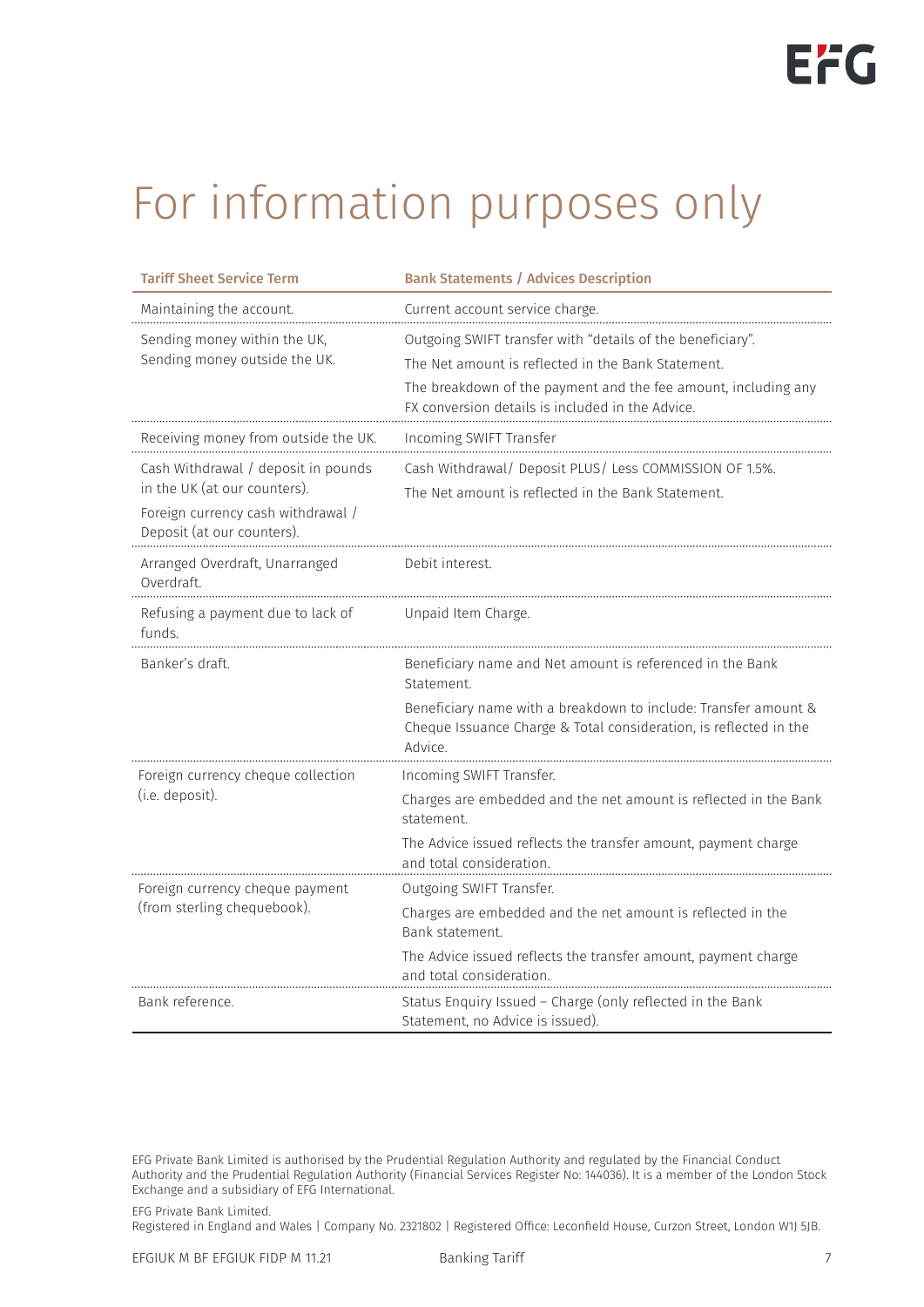# Fee Information Document

### Name of the account provider: EFG Private Bank Limited

### Account name: Personal Current Account

### Date: 31 January 2022

- This document informs you about the fees for using the main services linked to the payment account. It will help you to compare these fees with those of other accounts.
- Fees may also apply for using services linked to the account which are not listed here. Full information is available in the EFG Private Bank Limited Tariff Sheet.
- A glossary of the terms used in this document is available free of charge.

| <b>Service</b>                  | Fee                                                                                                                                                       |        |
|---------------------------------|-----------------------------------------------------------------------------------------------------------------------------------------------------------|--------|
| <b>General account services</b> |                                                                                                                                                           |        |
| Maintaining the account         | Total annual fee<br>EFG Private Bank Limited reserve<br>the right to pass on any associated<br>due diligence costs, with the client's<br>prior agreement. | No fee |

### Relationship Charge

A supplementary charge of £300 per quarter will be payable on client relationships which continue to have less than a combined total £500,000 in Assets under Management (AUM) across all accounts held globally with EFG Private Bank. The Relationship Charge will come into effect following the expiry of the first year of a client's relationship with EFG Private Bank Limited. The charge will be processed quarterly in arrears if average AUM in the preceding quarter is below £500,000.

### Payments (excluding cards)

| Standing Order                      |                                                                                                                                                                         | No fee                      |
|-------------------------------------|-------------------------------------------------------------------------------------------------------------------------------------------------------------------------|-----------------------------|
| Direct Debit                        | (Service only available in GBP)                                                                                                                                         | No fee                      |
| Sending money within the UK         |                                                                                                                                                                         | $f40*$                      |
| Sending money outside the UK        |                                                                                                                                                                         | $f40*$                      |
|                                     | An additional charge may be payable for some currencies.<br>Further information on specific fees and charges can be.<br>obtained from your Client Relationship Officer. |                             |
| Sending money via eBanking          |                                                                                                                                                                         | No fee for sterling         |
|                                     |                                                                                                                                                                         | EUR <sub>20</sub> for Euros |
|                                     | Charges may be payable for other currencies. Further<br>information on specific fees and charges can be obtained<br>from your Client Relationship Officer.              |                             |
| Receiving money from outside the UK |                                                                                                                                                                         | No tee                      |

Private Bank Limited is authorised by the Prudential Regulation Authority and regulated by the Financial Conduct Authority and the Prudential Regulation Authority (Financial Services Register No: 144036). It is a member of the London Stock Exchange and a subsidiary of EFG International.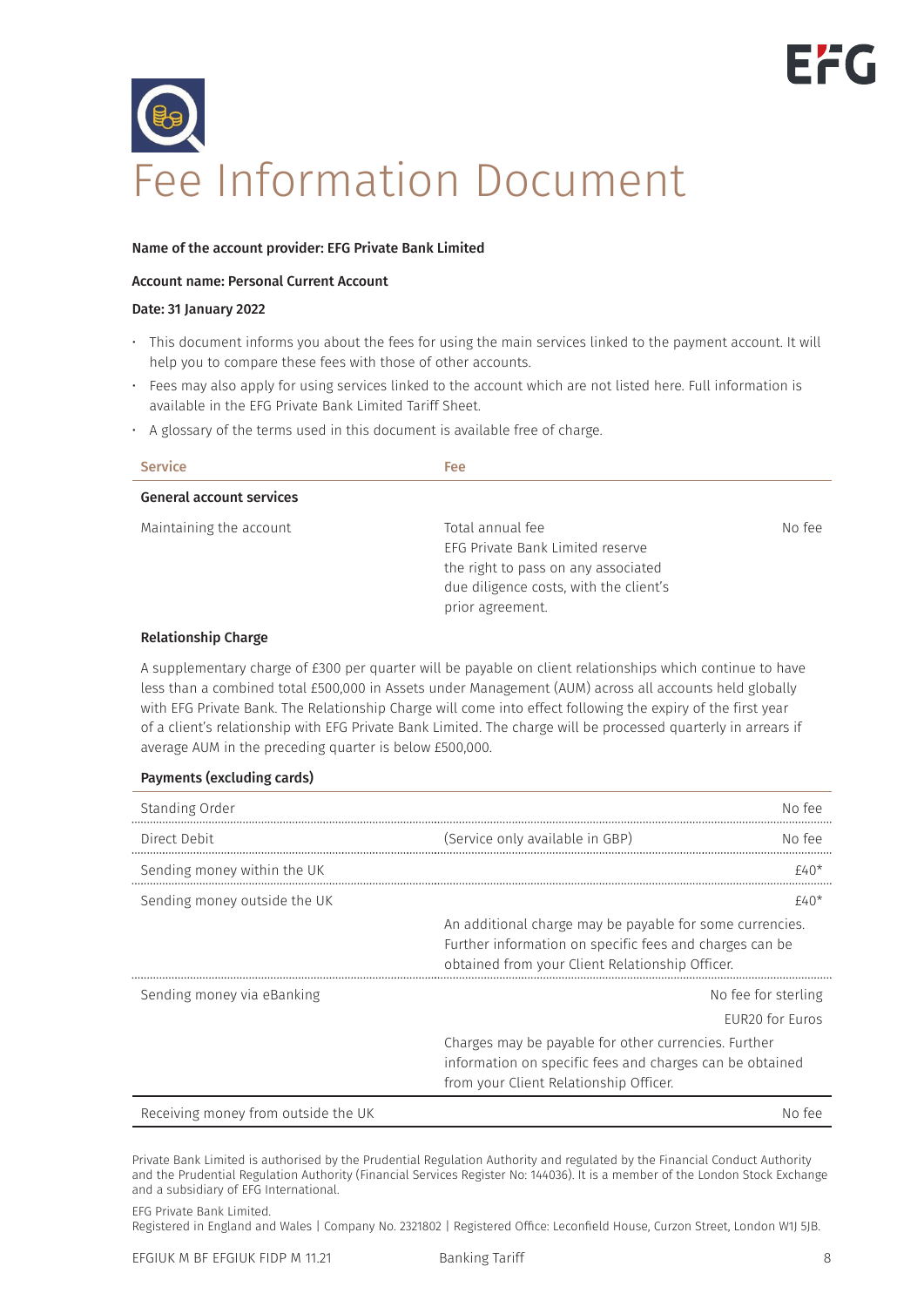EFG

Service Fee

| Cards and cash                                                                     |                                                                                                                                                                                                                                                                                                                                                                                                                                                                                                                                                                                                                                                 |                                                                                      |                                   |
|------------------------------------------------------------------------------------|-------------------------------------------------------------------------------------------------------------------------------------------------------------------------------------------------------------------------------------------------------------------------------------------------------------------------------------------------------------------------------------------------------------------------------------------------------------------------------------------------------------------------------------------------------------------------------------------------------------------------------------------------|--------------------------------------------------------------------------------------|-----------------------------------|
| Cash withdrawal in pounds in the UK                                                | Up to £5,000<br>$\bullet$<br>Above £5,000 (of transaction amount)<br>Arrangement of cash, cheque deposit<br>and cash withdrawal facilities,<br>at a branch of a third-party bank<br>(service only available in GBP)                                                                                                                                                                                                                                                                                                                                                                                                                             |                                                                                      | No fee<br>1.50%<br>£250 per annum |
| Cash withdrawal in foreign currency outside<br>the UK                              | Not Available                                                                                                                                                                                                                                                                                                                                                                                                                                                                                                                                                                                                                                   |                                                                                      |                                   |
| Debit card payment in pounds                                                       |                                                                                                                                                                                                                                                                                                                                                                                                                                                                                                                                                                                                                                                 | No fee for GBP denominated debit cards                                               |                                   |
| Debit card payment in a foreign currency<br><b>Overdrafts and related services</b> | Transaction fee<br>There is no fee if you use a non GBP debit card to make a<br>payment in the same foreign currency as the debit card is<br>denominated.<br>If you use your debit card to purchase goods or services<br>or withdraw cash in a currency other than the currency of<br>your card, then such transaction will be converted to the<br>currency of your card on the day we receive details of it. We<br>will use Mastercard® authorised rates applicable for such<br>a transaction see https://www.mastercard.co.uk/en-gb/<br>personal/get-support/convert-currency.html.<br>The transaction fee referred to above will also apply. |                                                                                      | 1.75%                             |
| Arranged overdraft                                                                 | Reference rate + a fixed negotiated margin, charged to the<br>overdrawn balance, calculated on a daily basis and applied<br>quarterly in arrears.<br>Our rate sheet is available on our website, under the<br>'Banking and Treasury' section: https://www.efgl.com/<br>Our-solutions/Products-and-services.html<br>Please note that an arrangement fee may apply, which<br>will be advised to you prior to entering into the arranged<br>overdraft.<br>The reference rates for <b>arranged overdrafts</b> are as follows:                                                                                                                       |                                                                                      |                                   |
|                                                                                    |                                                                                                                                                                                                                                                                                                                                                                                                                                                                                                                                                                                                                                                 |                                                                                      |                                   |
|                                                                                    |                                                                                                                                                                                                                                                                                                                                                                                                                                                                                                                                                                                                                                                 |                                                                                      |                                   |
|                                                                                    |                                                                                                                                                                                                                                                                                                                                                                                                                                                                                                                                                                                                                                                 |                                                                                      |                                   |
|                                                                                    | Currency                                                                                                                                                                                                                                                                                                                                                                                                                                                                                                                                                                                                                                        | Rate                                                                                 |                                   |
|                                                                                    | Sterling                                                                                                                                                                                                                                                                                                                                                                                                                                                                                                                                                                                                                                        | Bank of England base rate (subject<br>to a floor of zero%) + $0.50\%$                |                                   |
|                                                                                    | US dollar                                                                                                                                                                                                                                                                                                                                                                                                                                                                                                                                                                                                                                       | Federal Funds Target rate (upper<br>bound & subject to a floor of<br>zero%) + 0.25%  |                                   |
|                                                                                    | Euro                                                                                                                                                                                                                                                                                                                                                                                                                                                                                                                                                                                                                                            | European Central Bank Refinancing<br>Rate (subject to a floor of zero%)<br>$+1.00\%$ |                                   |
|                                                                                    | Other currencies                                                                                                                                                                                                                                                                                                                                                                                                                                                                                                                                                                                                                                | By arrangement                                                                       |                                   |

EFG Private Bank Limited is authorised by the Prudential Regulation Authority and regulated by the Financial Conduct Authority and the Prudential Regulation Authority (Financial Services Register No: 144036). It is a member of the London Stock Exchange and a subsidiary of EFG International.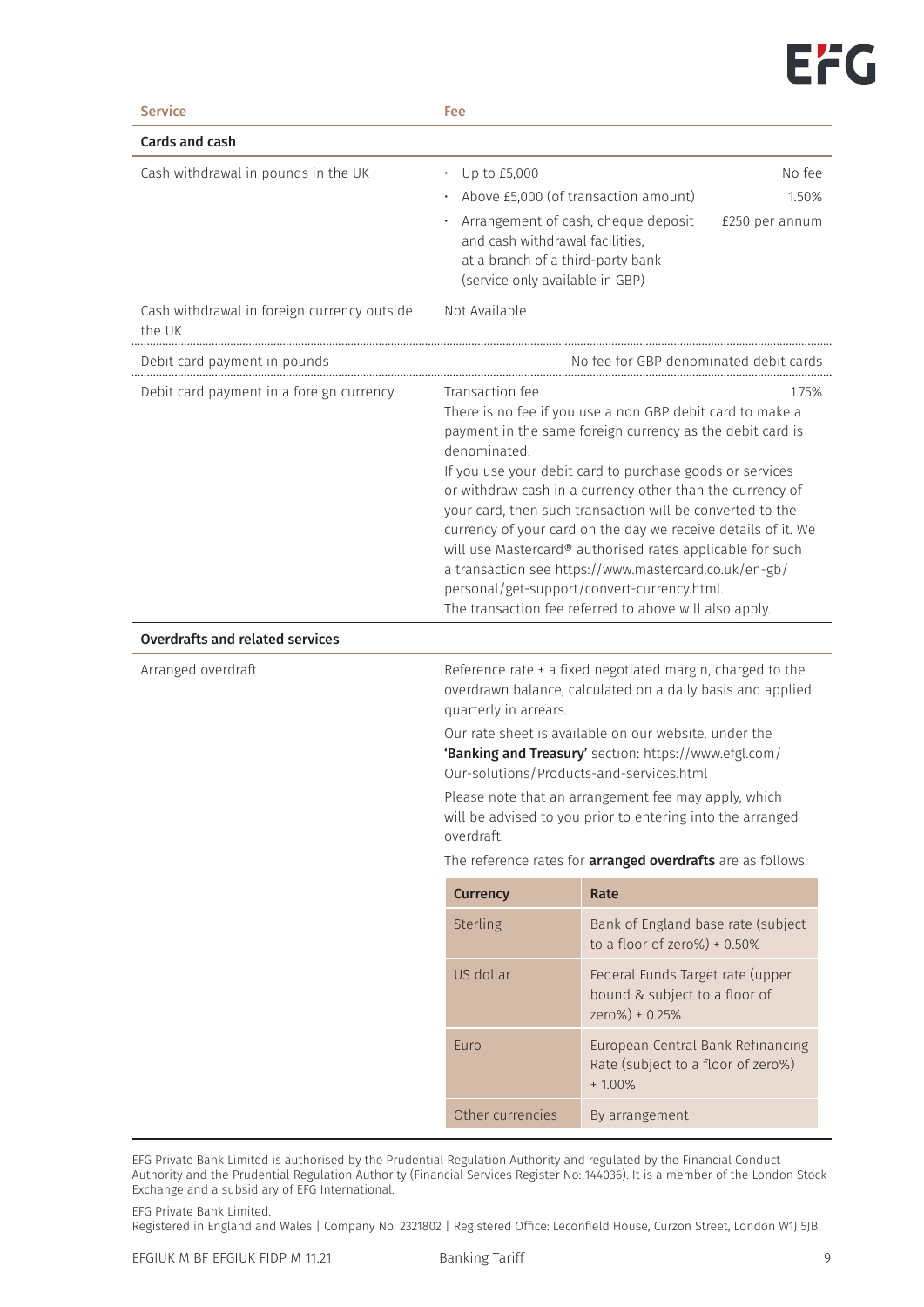Service **Feedback** 

Unarranged overdraft Unarranged overdrafts are generally not permitted by EFG Private Bank Limited, but the bank may in its sole discretion consider allowing an account to overrun.

> Reference rate + 8.00% charged on the overrun balance in excess of the authorised overdraft limit, calculated on a daily basis and applied quarterly in arrears.

Our rate sheet is available on our website, under the 'Banking and Treasury' section: https://www.efgl.com/ Our-solutions/Products-and-services.html

|          | The reference rates for <b>unarranged overdrafts</b> are as |
|----------|-------------------------------------------------------------|
| follows: |                                                             |

| <b>Currency</b>  | Rate                                                                                 |
|------------------|--------------------------------------------------------------------------------------|
| <b>Sterling</b>  | Bank of England base rate (subject<br>to a floor of zero%) + $0.50%$                 |
| US dollar        | Federal Funds Target rate (upper<br>bound & subject to a floor of<br>zero%) + 0.25%  |
| Euro             | European Central Bank Refinancing<br>Rate (subject to a floor of zero%)<br>$+1.00\%$ |
| Other currencies | An underlying rate nominated by<br>the Bank                                          |
|                  | ممf م                                                                                |

| Refusing a payment due to lack of funds  |                                 |  |
|------------------------------------------|---------------------------------|--|
| Allowing a payment despite lack of funds |                                 |  |
| <b>Other services</b>                    |                                 |  |
| Cancelling a cheque                      | (Service only available in GBP) |  |
| Banker's draft                           |                                 |  |

\*Please note that where the payment or transaction is in a currency other than Sterling (GBP), the fee will be converted based on interbank rates as quoted on Bloomberg. Please contact your Client Relationship Officer for details of the fee at the current exchange rate.

EFG Private Bank Limited is authorised by the Prudential Regulation Authority and regulated by the Financial Conduct Authority and the Prudential Regulation Authority (Financial Services Register No: 144036). It is a member of the London Stock Exchange and a subsidiary of EFG International.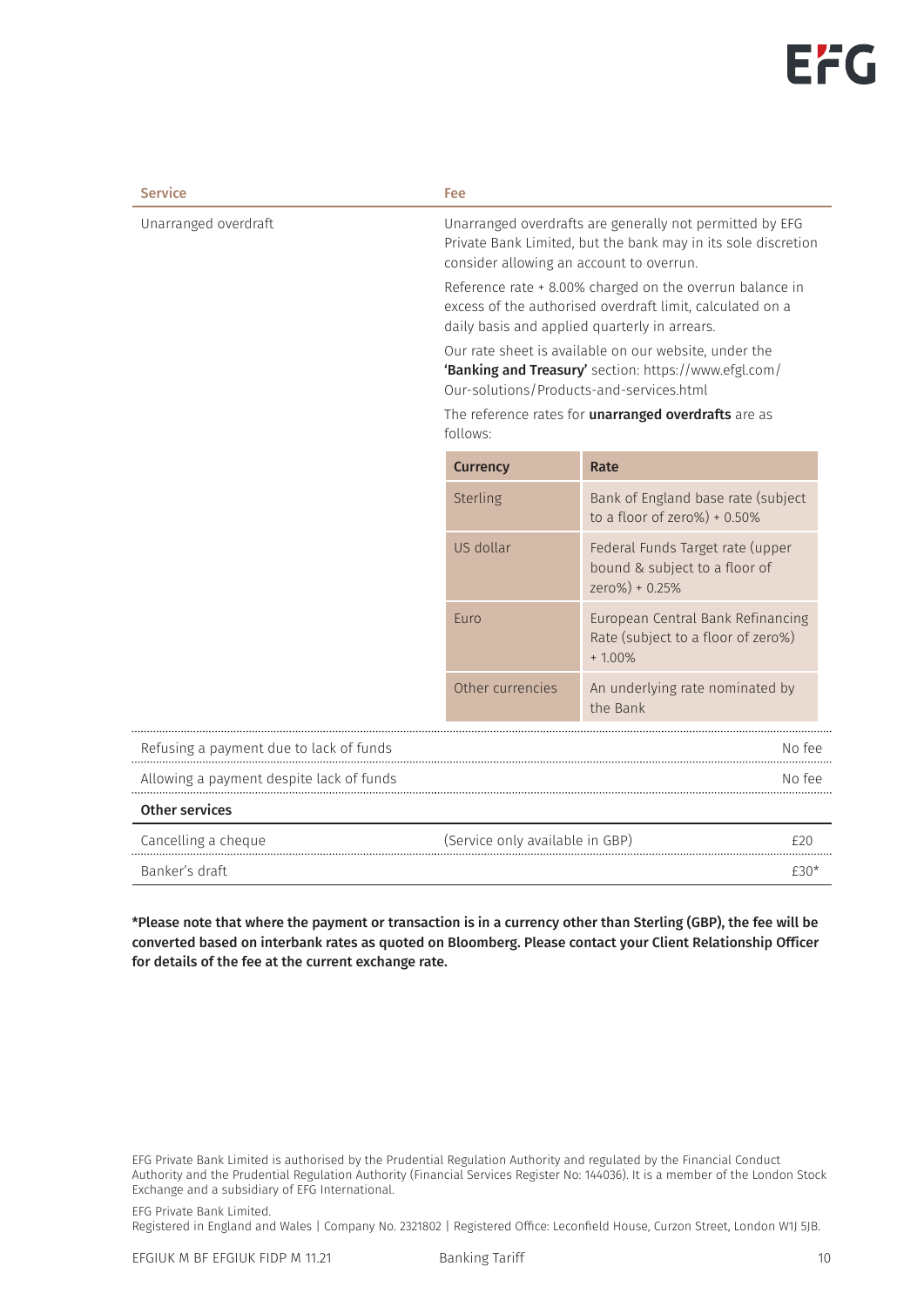### Glossary of terms

| Term                                                  | <b>Definition</b>                                                                                                                                                                                                                                                                   |
|-------------------------------------------------------|-------------------------------------------------------------------------------------------------------------------------------------------------------------------------------------------------------------------------------------------------------------------------------------|
| maintaining the account                               | The account provider operates the account for use by the<br>customer.                                                                                                                                                                                                               |
| arranged overdraft                                    | The account provider and the customer agree in advance<br>that the customer may borrow money when there is no<br>money left in the account. The agreement determines a<br>maximum amount that can be borrowed, and whether fees<br>and interest will be charged to the customer.    |
| unarranged overdraft                                  | The customer borrows money when there is no money left<br>in the account (or when the customer has gone past their<br>arranged overdraft limit) and this has not been agreed with<br>the account provider in advance.                                                               |
| refusing a payment due to lack of funds               | The account provider refuses a payment from the customer's<br>account because there is not enough money in it (or it<br>would take the customer past their arranged overdraft limit).                                                                                               |
| allowing a payment despite lack of funds              | The account provider allows a payment to be made from the<br>customer's account although there is not enough money<br>in it (or it would take the customer past their arranged<br>overdraft limit).                                                                                 |
| direct debit                                          | The customer permits someone else (recipient) to instruct<br>the account provider to transfer money from the customer's<br>account to that recipient. The account provider then<br>transfers money to the recipient on a date or dates agreed<br>by the customer and the recipient. |
| standing order                                        | The account provider makes regular transfers, on the<br>instruction of the customer, of a fixed amount of money<br>from the customer's account to another account.                                                                                                                  |
| sending money within the UK                           | The account provider transfers money, on the instruction<br>of the customer, from the customer's account to another<br>account in the UK.                                                                                                                                           |
| sending money outside the UK                          | The account provider transfers money, on the instruction<br>of the customer, from the customer's account to another<br>account outside the UK.                                                                                                                                      |
| receiving money from outside the UK                   | When money is sent to the customer's account from an<br>account outside the UK.                                                                                                                                                                                                     |
| cash withdrawal in pounds in the UK                   | The customer takes cash out of the customer's account in<br>pounds at a cash machine, bank or Post Office in the UK.                                                                                                                                                                |
| cash withdrawal in foreign currency outside<br>the UK | The customer takes cash out of the customer's account in<br>foreign currency at a cash machine or, where available, at a<br>bank outside the UK.                                                                                                                                    |

EFG Private Bank Limited is authorised by the Prudential Regulation Authority and regulated by the Financial Conduct Authority and the Prudential Regulation Authority (Financial Services Register No: 144036). It is a member of the London Stock Exchange and a subsidiary of EFG International.